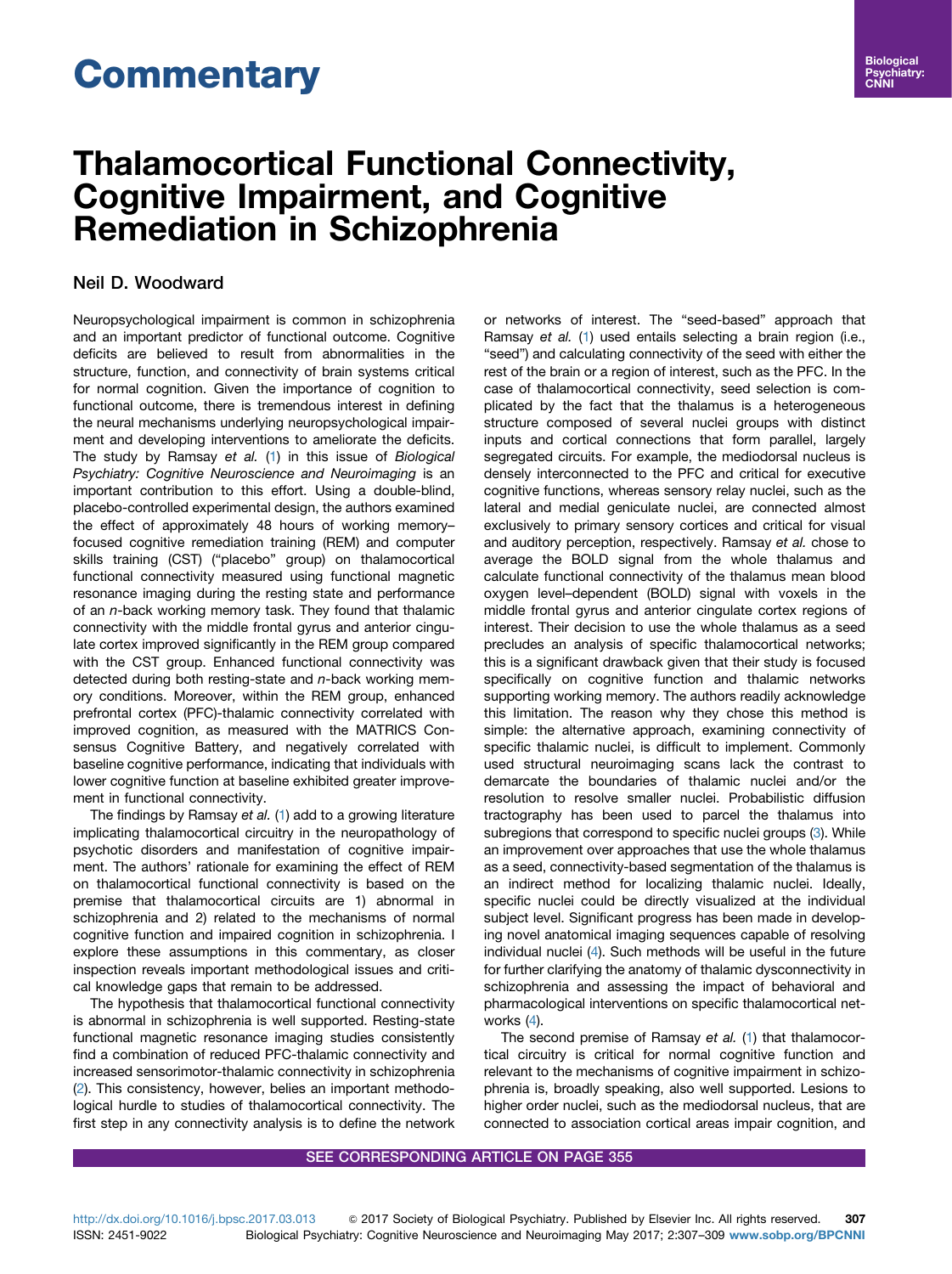<span id="page-1-0"></span>human neuroimaging has established that the thalamus is part of a superordinate PFC-cingulo-parietal "executive control" network that supports working memory and executive functions (5[,6](#page-2-0)). Similarly, a meta-analysis of task-based functional imaging studies concluded that schizophrenia is associated with reduced activity in the thalamus during performance of executive function tasks [\(7\)](#page-2-0). However, the relevance of BOLD functional connectivity to cognitive function is not nearly as well understood. It is often assumed that functional connectivity, measured during either resting state or task performance, is essential to cognition and that impaired cognition in schizophrenia is a consequence of dysconnectivity. However, data supporting these assumptions are surprisingly sparse. For example, relatively little is known about the relationship between individual differences in thalamocortical connectivity and executive cognitive abilities.

It is tempting to extrapolate findings from animal models linking PFC-mediodorsal nucleus beta-frequency coupling to the mechanisms of working memory to human functional imaging ([8](#page-2-0)). However, we must "mind the translational gap" when doing so. The correspondence between functional coupling measured directly with intracerebral recordings and functional connectivity inferred based on the BOLD response is not completely understood. Uncovering the causal links between functional connectivity and cognition (for example, by examining the effects of repetitive transcranial magnetic stimulation–induced "virtual lesions" on connectivity and cognition) and determining if individual differences in connectivity biomarkers are associated with cognitive function will help clarify the relevance of functional connectivity to cognitive ability and cognitive impairment in schizophrenia. Critically, the fact that BOLD resting-state networks are conserved across species suggests that resting-state functional magnetic resonance imaging may be a useful translational tool for defining the mechanisms of normal and impaired cognition [\(9](#page-2-0)). Thus, while the results of Ramsay et al. fit nicely with animal studies, especially the finding that REM-induced change in connectivity correlates with improved cognitive function, more work is needed to determine if thalamocortical dysconnectivity is a useful biomarker of impaired cognition and/or treatment target for procognitive interventions.

Finally, I close this commentary with a brief discussion on the broader topic of REM clinical trials. There is considerable debate regarding the effectiveness of REM. A recent review of the literature on drill and practice "brain training" programs, such as those used by Ramsay et al. (1), concluded that 1) while there is abundant evidence that REM improves performance on the trained tasks, there is little evidence that training transfers to unrelated tasks, and 2) REM studies suffer from serious methodological limitations, including small sample sizes, open-label designs, and lack of "active" placebo con-dition [\(10\)](#page-2-0). Encouragingly, Ramsay et al. show that cognitive improvements observed with REM working memory training extend beyond working memory–specific tasks included in the MATRICS Consensus Cognitive Battery, suggesting transfer of training effects. However, the selection of the appropriate placebo condition is especially important in REM trials and remains an area of debate. The ideal placebo condition should control for extraneous factors so that the "special sauce" of the treatment condition can be isolated. For behavioral interventions such as REM, this includes controlling for participant contact, expectation effects, and nonspecific improvements associated with drill and practice (e.g., nonspecific improvements in processing speed and arousal). CST, such as that used by Ramsay et al., is commonly employed as a placebo control condition in REM studies. This raises the question: Is CST a good control condition for testing the efficacy of REM? CST likely controls for patient contact. However, it is not clear if it controls for expectation effects and general improvements in arousal and processing speed associated with drill and practice training programs. One solution to these issues may be to use comparative effectiveness designs that compare similar REM training programs that differ in the cognitive skills and putative neural circuits they ostensibly target (for example, comparing auditory vs. visual system training).

In summary, the study by Ramsay et al. represents an important and exciting early step in determining the impact of REM interventions on neural circuits in schizophrenia. Further work is needed, however, to refine the anatomical specificity of thalamic circuit abnormalities in schizophrenia and determine if thalamocortical connectivity is a useful biomarker of cognitive impairment and neural target of procognitive interventions.

#### Acknowledgments and Disclosures

This work was supported by the National Institute of Mental Health Grant No. R01-MH102266.

The author reports no biomedical financial interests or potential conflicts of interest.

#### Article Information

From the Department of Psychiatry and Behavioral Sciences, Vanderbilt University School of Medicine, Nashville, Tennessee.

Address correspondence to Neil D. Woodward, Ph.D., Vanderbilt Psychiatric Hospital, Suite 3057, 1601 23rd Avenue S., Nashville, TN 37212; E-mail: neil.woodward@vanderbilt.edu.

Received and accepted Mar 21, 2017.

#### **References**

- 1. [Ramsay IS, Nienow TM, MacDonald AW III \(2017\): Increases in](http://refhub.elsevier.com/S2451-9022(17)30064-2/sbref1) [intrinsic thalamocortical connectivity and overall cognition following](http://refhub.elsevier.com/S2451-9022(17)30064-2/sbref1) [cognitive remediation in chronic schizophrenia. Biol Psychiatry Cogn](http://refhub.elsevier.com/S2451-9022(17)30064-2/sbref1) [Neurosci Neuroimaging 2:355](http://refhub.elsevier.com/S2451-9022(17)30064-2/sbref1)–362.
- 2. [Giraldo-Chica M, Woodward ND \(2016\): Review of thalamocortical](http://refhub.elsevier.com/S2451-9022(17)30064-2/sbref2) [resting-state fMRI studies in schizophrenia. Schizophr Res 180:58](http://refhub.elsevier.com/S2451-9022(17)30064-2/sbref2)–63.
- 3. [Behrens TE, Johansen-Berg H, Woolrich MW, Smith SM, Wheeler-](http://refhub.elsevier.com/S2451-9022(17)30064-2/sbref3)Kingshott CA, Boulby PA, et al[. \(2003\): Non-invasive mapping of](http://refhub.elsevier.com/S2451-9022(17)30064-2/sbref3) [connections between human thalamus and cortex using diffusion](http://refhub.elsevier.com/S2451-9022(17)30064-2/sbref3) [imaging. Nat Neurosci 6:750](http://refhub.elsevier.com/S2451-9022(17)30064-2/sbref3)–757.
- 4. [Tourdias T, Saranathan M, Levesque IR, Su J, Rutt BK \(2014\):](http://refhub.elsevier.com/S2451-9022(17)30064-2/sbref4) [Visualization of intra-thalamic nuclei with optimized white-matter](http://refhub.elsevier.com/S2451-9022(17)30064-2/sbref4)[nulled MPRAGE at 7T. Neuroimage 84:534](http://refhub.elsevier.com/S2451-9022(17)30064-2/sbref4)–545.
- 5. [Niendam TA, Laird AR, Ray KL, Dean YM, Glahn DC, Carter CS \(2012\):](http://refhub.elsevier.com/S2451-9022(17)30064-2/sbref5) [Meta-analytic evidence for a superordinate cognitive control network](http://refhub.elsevier.com/S2451-9022(17)30064-2/sbref5) [subserving diverse executive functions. Cogn Affect Behav Neurosci](http://refhub.elsevier.com/S2451-9022(17)30064-2/sbref5) [12:241](http://refhub.elsevier.com/S2451-9022(17)30064-2/sbref5)–268.